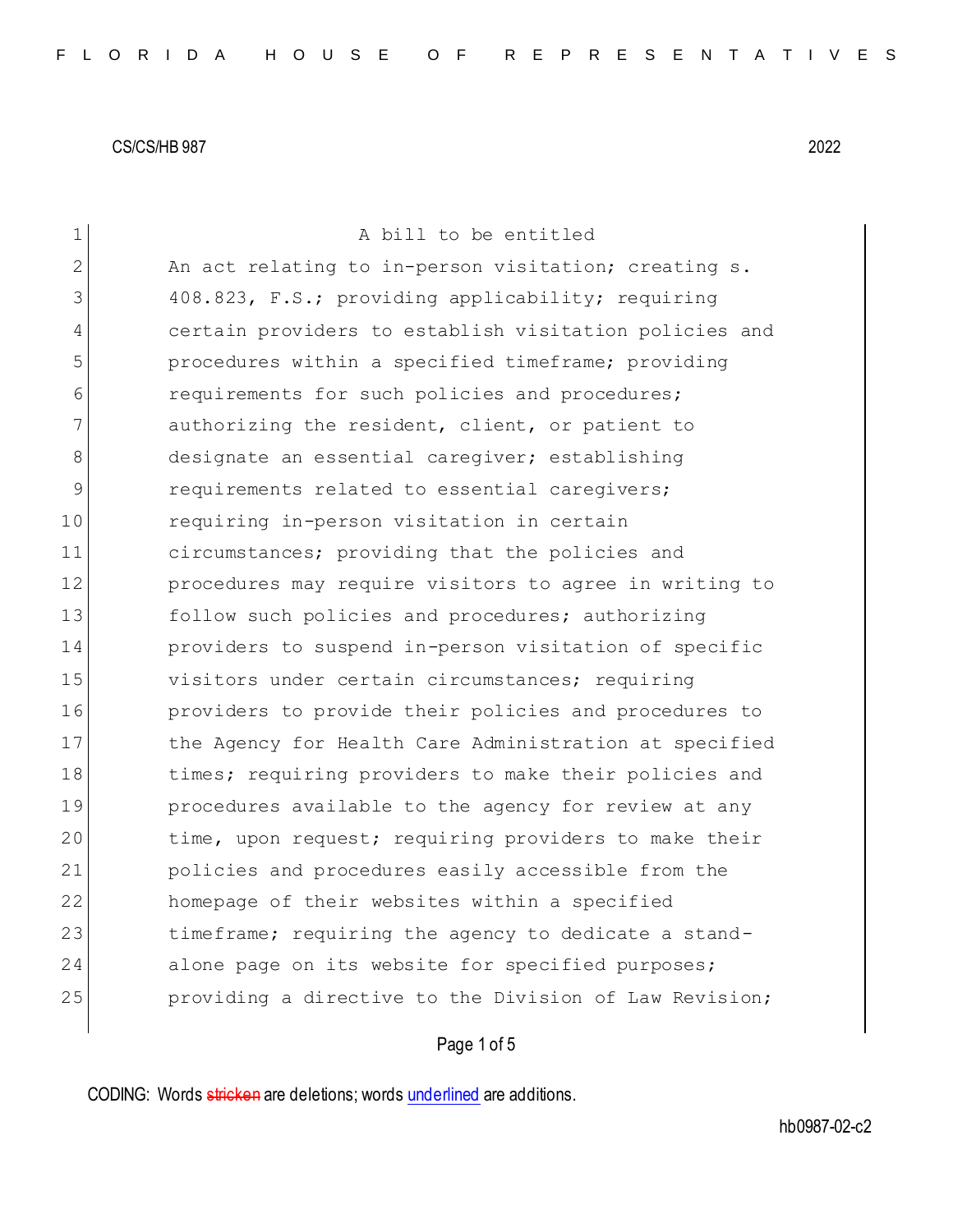| 26 | providing an effective date.                                     |
|----|------------------------------------------------------------------|
| 27 |                                                                  |
| 28 | Be It Enacted by the Legislature of the State of Florida:        |
| 29 |                                                                  |
| 30 | Section 1. Section 408.823, Florida Statutes, is created         |
| 31 | to read:                                                         |
| 32 | 408.823 In-person visitation.-                                   |
| 33 | This section applies to developmental disabilities<br>(1)        |
| 34 | centers as defined in s. 393.063, hospitals licensed under       |
| 35 | chapter 395, nursing home facilities licensed under part II of   |
| 36 | chapter 400, hospice facilities licensed under part IV of        |
| 37 | chapter 400, intermediate care facilities for the                |
| 38 | developmentally disabled licensed and certified under part VIII  |
| 39 | of chapter 400, and assisted living facilities licensed under    |
| 40 | part I of chapter 429.                                           |
| 41 | (2) (a) No later than 30 days after the effective date of        |
| 42 | this act, each provider shall establish visitation policies and  |
| 43 | procedures. The policies and procedures must, at a minimum,      |
| 44 | include infection control and education policies for visitors;   |
| 45 | screening, personal protective equipment, and other infection    |
| 46 | control protocols for visitors; permissible length of visits and |
| 47 | numbers of visitors, which must meet or exceed the standards in  |
| 48 | ss. 400.022(1)(b) and 429.28(1)(d), as applicable; and           |
| 49 | designation of a person responsible for ensuring that staff      |
|    |                                                                  |
| 50 | adhere to the policies and procedures. Safety-related policies   |

# Page 2 of 5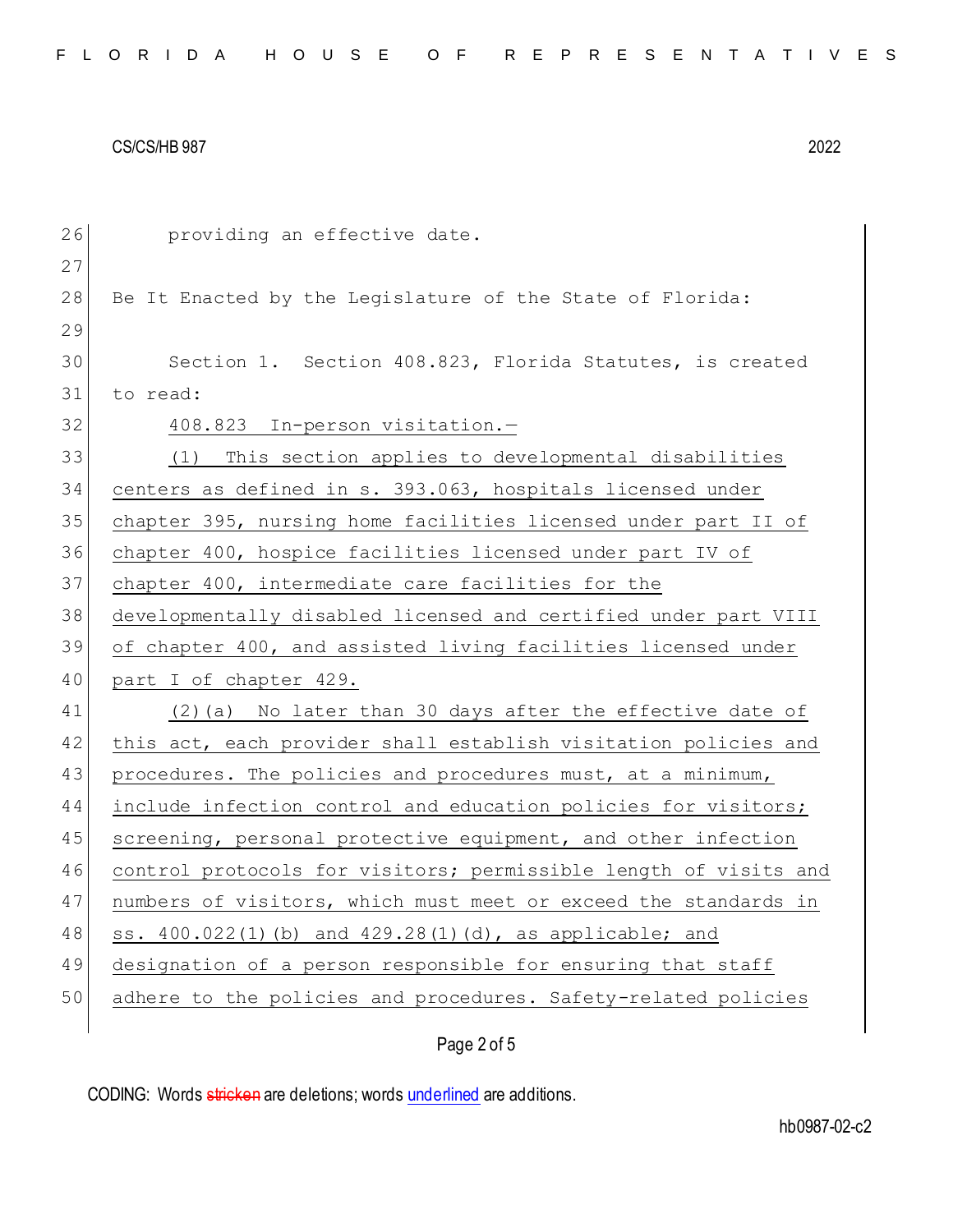| 51 | and procedures may not be more stringent than those established  |
|----|------------------------------------------------------------------|
| 52 | for the provider's staff and may not require visitors to submit  |
| 53 | proof of any vaccination or immunization. The policies and       |
| 54 | procedures must allow consensual physical contact between a      |
| 55 | resident, client, or patient and the visitor.                    |
| 56 | (b) A resident, client, or patient may designate a visitor       |
| 57 | who is a family member, friend, guardian, or other individual as |
| 58 | an essential caregiver. The provider must allow in-person        |
| 59 | visitation by the essential caregiver for at least 2 hours daily |
| 60 | in addition to any other visitation authorized by the provider.  |
| 61 | This section does not require an essential caregiver to provide  |
| 62 | necessary care to a resident, client, or patient of a provider   |
| 63 | and providers may not require an essential caregiver to provide  |
| 64 | such care.                                                       |
| 65 | The visitation policies and procedures required by<br>(C)        |
| 66 | this section must allow in-person visitation in all of the       |
| 67 | following circumstances, unless the resident, client, or patient |
| 68 | objects:                                                         |
| 69 | 1. End-of-life situations.                                       |
| 70 | 2.<br>A resident, client, or patient who was living with         |
| 71 | family before being admitted to the provider's care is           |
| 72 | struggling with the change in environment and lack of in-person  |
| 73 | family support.                                                  |
| 74 | The resident, client, or patient is making one or more<br>3.     |
| 75 | major medical decisions.                                         |
|    |                                                                  |

# Page 3 of 5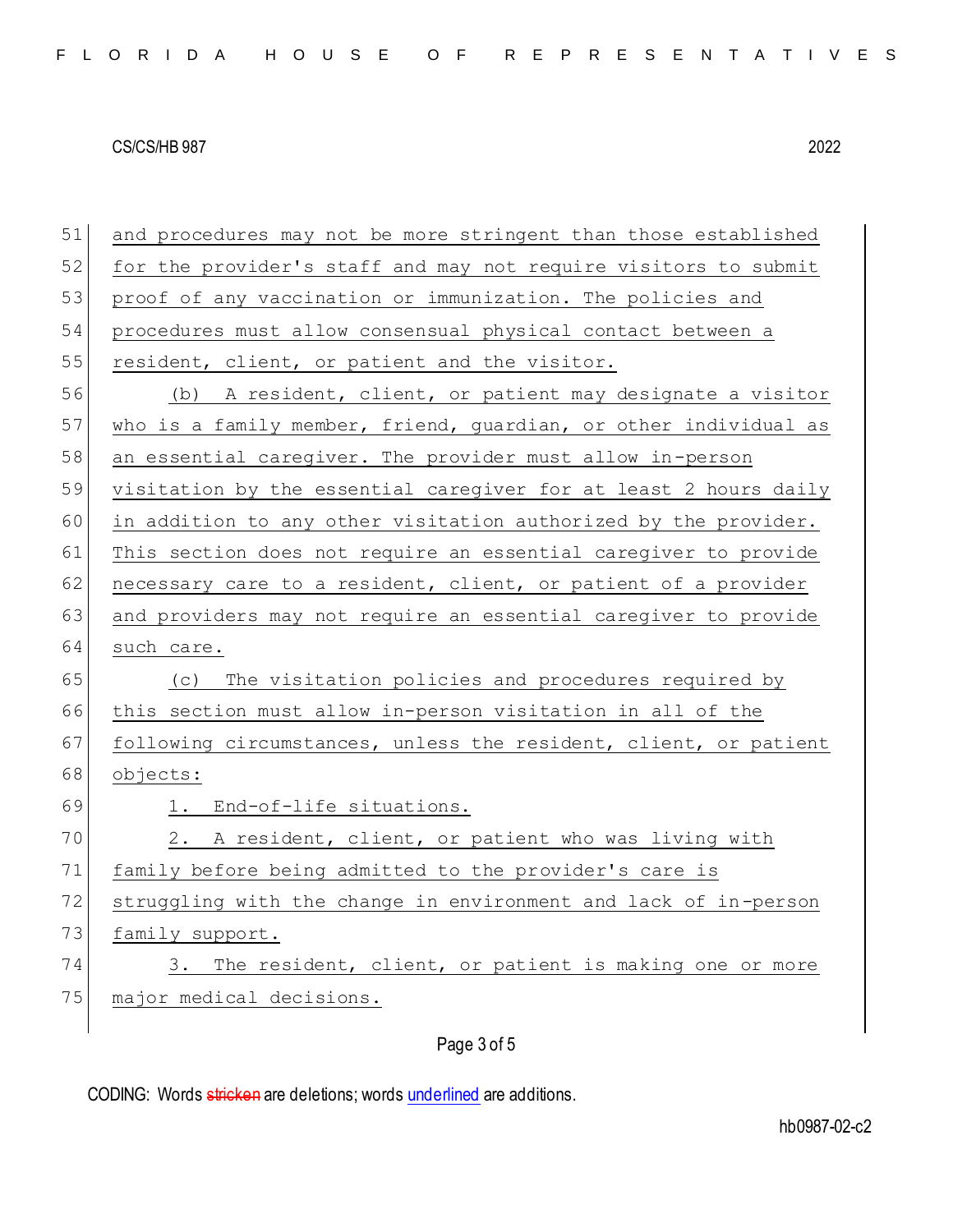| 76  | 4. A resident, client, or patient is experiencing                |
|-----|------------------------------------------------------------------|
| 77  | emotional distress or grieving the loss of a friend or family    |
| 78  | member who recently died.                                        |
| 79  | 5. A resident, client, or patient needs cueing or                |
| 80  | encouragement to eat or drink which was previously provided by a |
| 81  | family member or caregiver.                                      |
| 82  | 6. A resident, client, or patient who used to talk and           |
| 83  | interact with others is seldom speaking.                         |
| 84  | 7. For hospitals, childbirth, including labor and                |
| 85  | delivery.                                                        |
| 86  | 8. Pediatric patients.                                           |
| 87  | The policies and procedures may require a visitor to<br>(d)      |
| 88  | agree in writing to follow the provider's policies and           |
| 89  | procedures. A provider may suspend in-person visitation of a     |
| 90  | specific visitor if the visitor violates the provider's policies |
| 91  | and procedures.                                                  |
| 92  | The providers shall provide their visitation policies<br>(e)     |
| 93  | and procedures to the agency when applying for initial           |
| 94  | licensure, licensure renewal, or change of ownership. The        |
| 95  | provider must make the visitation policies and procedures        |
| 96  | available to the agency for review at any time, upon request.    |
| 97  | (f) Within 24 hours after establishing the policies and          |
| 98  | procedures required under this section, providers must make such |
| 99  | policies and procedures easily accessible from the homepage of   |
| 100 | their websites.                                                  |
|     |                                                                  |

# Page 4 of 5